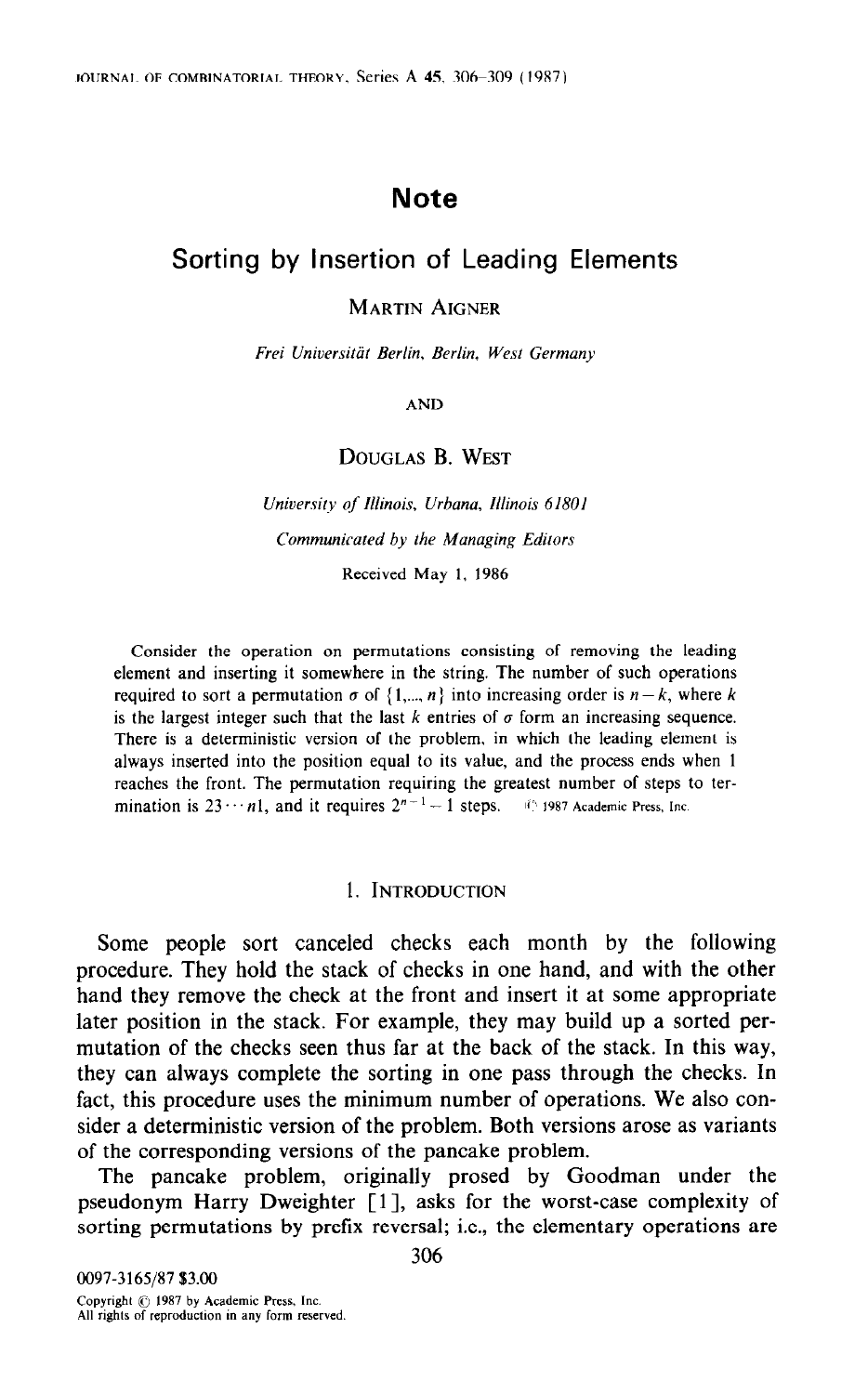flipping a top portion of a stack of pancakes. Gates and Papadimitriou [4] showed that the worst-case complexity of sorting *n*-element permutations with this operation is between  $17n/16$  and  $5n/3$ . Related questions can be generated by allowing flips of non-leading strings or by requiring the pancakes to finish face up (the so-called "burnt pancake problem"). A deterministic version of the problem arose in England and was circulated by Berman and Klamkin. In this the number of items to be flipped at the next step is precisely the value of the top element. The procedure terminates when element 1 reaches the top. Knuth [2] found an upper bound of  $1 + F<sub>n</sub>$  for the longest flipping sequence on *n*-element permutations, where  $F_n$  is the nth Fibonacci number. The answer is thought by many to be quadratic, but no non-linear lower bound is known.

A systematic way of obtaining variations of both the deterministic and sorting versions is to consider other operations applied to the beginning of the permutations. Canfield and Robbins [3] have considered a number of such operations. In this note we study both versions for the operation of head insertion. This is the operation of inserting the leading element at some other position in the stack. In the sorting version, the leading element may be inserted at any position of choice. In the deterministic version, the leading element must move to position  $i$  if its value is  $i$ . The elements from position 2 through the destination of the leading element slide forward one position. We show that the number of insertions required to sort a permutation can be computed exactly by examining the back part of the permutation,  $(n - 1)$  in the worst case), while the number of insertions in the deterministic version is  $2^{n-1} - 1$  in the worst case.

#### 2. THE SORTING PROBLEM

THEOREM 1. The number of insertions required to sort a permutation  $\sigma$ by head insertions is  $n - k$ , where k is the largest integer such that the last k entries of  $\sigma$  form an increasing subsequence.

*Proof.* To sort  $\sigma$  with this many insertions, enlarge the increasing sequence at the rear of  $\sigma$  by one with each insertion. That is, insert the sequence at the real of  $\sigma$  of one with each theorition. That is, insert that it will entantly that it will entantly increasing sequence in the unique position such that it will emalge that increasing ing sequence. After  $n - k$  steps, the permutation will end with an increasing sequence of size *n*, which can only be the fully sorted permutation.

The lower bound is equally easy. To obtain the sorted permutation from ric rower oculia is equally easy. To cotall the sorted permutation from o, the order of  $v_{n-k}$  and  $v_{n-k+1}$  must be enanged. Since enanges occur precedence of the stripping elements on the top, this means that an the elements preceding  $\sigma_{n-k+1}$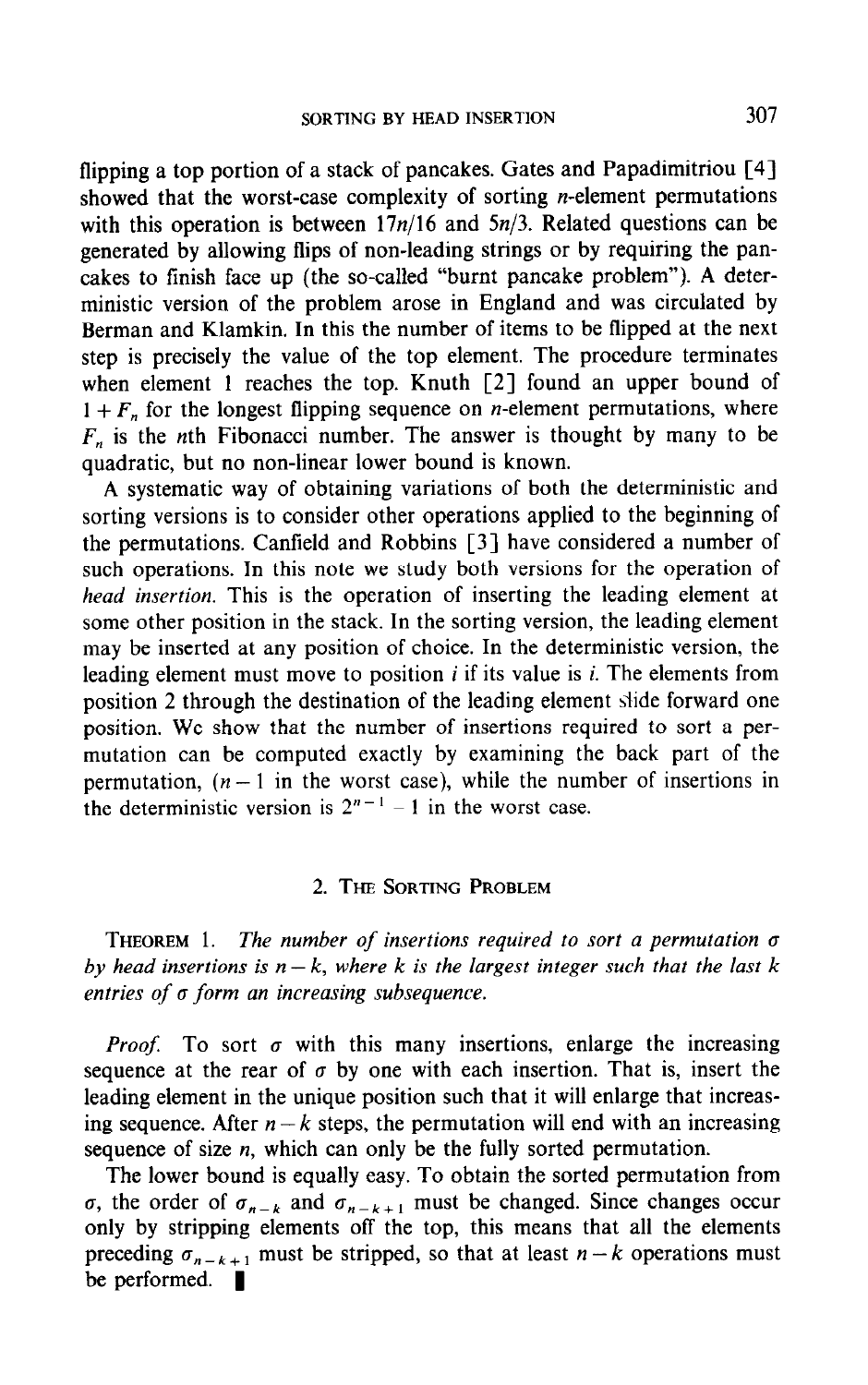The theorem applies equally well to achieving an arbitrary permutation; simply define "increasing sequence" with respect to the target permutation. We also note that the number of permutations requiring precisely  $n-k$  insertions is  $k\binom{n}{k+1}(n-k-1)! = kn!/(k+1)!$  for  $k < n$  and 1 for  $k = n$ , which gives a combinatorial interpretation of the identity  $\sum_{k=1}^n k/(k+1)! = 1 - 1/n!$ .

# 3. THE DETERMINISTIC PROBLEM

A prefix reversal changes only one adjacency in a permutation, whereas a head insertion changes two. From this point of view one might expect deterministic insertion to terminate more quickly than deterministic prefix reversal. However, this is not the case.

LEMMA. Under deterministic head insertion, the value  $n-k$  appears at the front at most  $2<sup>k</sup>$  times.

*Proof.* By induction on k. For  $k = 0$ , note that the value n goes immediately to the rear if it reaches the front, and nothing can ever make it move again. Now consider  $n - k$  for  $k > 0$ . After each time it appears at the front, a higher value must appear at the front to enable it to start moving forward again. Counting the first appearance, this bounds its appearances by  $1 + \sum_{i=0}^{k-1} 2^i = 2^k$ .

This lemma immediately yields the correct upper bound, since there must be some value (exceeding 1) at the front before each step. Summing over the appearances of each possible value, we get a bound of  $\sum_{k=0}^{n-2} 2^k =$  $2^{n-1} - 1$ . However, we can give more detail, which in addition yields the unique permutation achieving the bound.

THEOREM 2. If  $\sigma$  is a permutation with  $\sigma_k = 1$ , then deterministic insertion on  $\sigma$  takes at most  $2^{k-1}-1$  steps. This is best possible, and is attained only by the permutations of the form  $23 \cdots (k-1) x 1 x \cdots x$ , where x denotes any value at least k. Furthermore, if the process is executed on such a permutation, then the numbers  $123 \cdots (k-1)$  appear at the front in order when the process terminates.

*Proof.* By induction on k. For  $k = 1$ , 1 is already at the front, and we get 0 steps. For  $k > 1$ , consider what is required to start item 1 moving forward. An item with value at least  $k$  must reach the front. To get there before 1, it must precede 1 in  $\sigma$ . Let y be the earliest such item in  $\sigma$ , say at position  $j < k$ . Since  $\gamma$  reaches the front before element 1 moves, the sequence of head values before 1 moves will be the same in the permutation